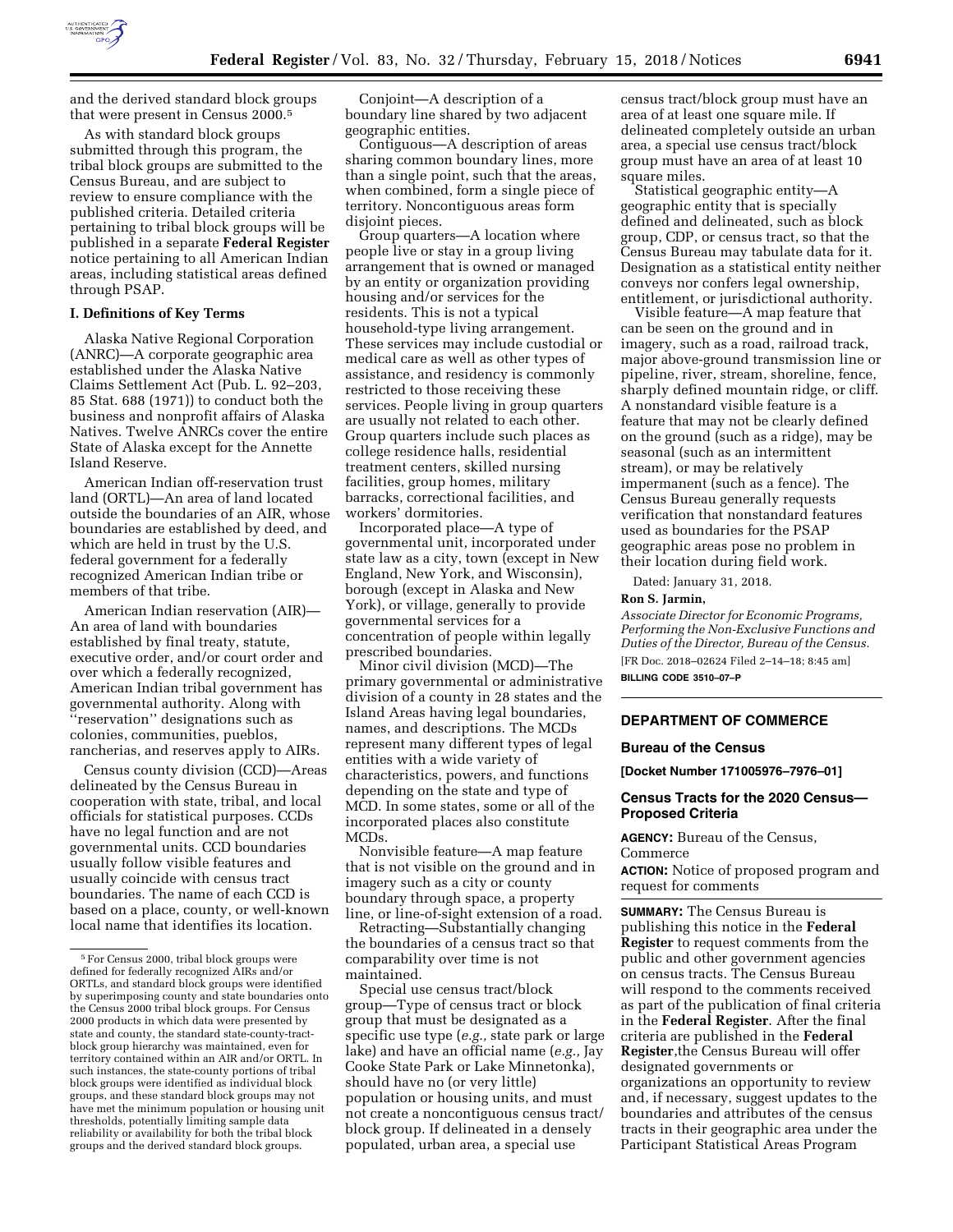(PSAP). In addition to reviewing and updating census tracts, the program also reviews and updates census block groups, census designated places, census county divisions, and statistical tribal geographic areas. The Census Bureau will issue notices in the **Federal Register** for each of these geographies. **DATES:** Written comments must be submitted on or before May 16, 2018. **ADDRESSES:** Please direct all written comments on this proposed program to Vincent Osier, Geographic Standards, Criteria, and Quality Branch, Geography Division, U.S. Census Bureau, Room 4H173, 4600 Silver Hill Road, Washington, DC 20233–7400. Email: *[geo.psap.list@census.gov](mailto:geo.psap.list@census.gov)*. Phone: 301– 763–9039, or 301–763–3056 (PSAP Hotline).

#### **FOR FURTHER INFORMATION CONTACT:**

Requests for additional information on this proposed program should be directed to Vincent Osier, Geographic Standards, Criteria, and Quality Branch, Geography Division, U.S. Census Bureau, Room 4H173, 4600 Silver Hill Road, Washington, DC 20233–7400. Email: *[geo.psap.list@census.gov](mailto:geo.psap.list@census.gov)*. Phone: 301–763–9039, or 301–763–3056 (PSAP hotline).

**SUPPLEMENTARY INFORMATION:** Census tracts are relatively permanent smallarea geographic divisions of a county or statistically equivalent entity 1 defined for the tabulation and presentation of data from the decennial census and selected other statistical programs. Census tracts will also be used to tabulate and publish estimates from the American Community Survey (ACS) 2 after 2020 and potentially data from other Bureau of the Census (Census Bureau) censuses and surveys.

There are no proposed changes to the existing census tract criteria from the

2010 Census; this notice provides only clarifications. The history of census tracts and changes implemented for the 2010 Census can be found in the **Federal Register** from March 14, 2008 (73 FR 13836).

#### **I. General Principles and Criteria for Census Tracts for the 2020 Census**

## *A. General Principles*

1. The primary goal of the census tract is to provide a set of nationally consistent small, statistical geographic units, with stable boundaries, that facilitate analysis of data across time. A century of census tract use has shown that continuity and comparability in tracts and their boundaries over time are of considerable importance to data users. Pursuant to this goal of maintaining continuity and comparability in tracts, the Census Bureau requests that the outer boundaries of the tract not be changed when a census tract must be updated, for example to meet the minimum or maximum population or housing unit thresholds. Instead, Census requests that updates to a tract split the tract into two or more tracts, or merge the tract with an adjacent tract. The Census Bureau discourages changes to tract boundaries (that is, ''retracting''), except in specified circumstances, which the Census Bureau will review on a case-bycase basis.

2. In order to ensure a minimal level of reliability in sample data and minimize potential disclosures of sensitive information, a census tract should contain 1,200 people or 480 housing units at minimum, and 8,000 people or 3,200 housing units at maximum. A census tract should maintain these minimum thresholds unless it is flagged as a special use tract (discussed below), or is coextensive with a county with fewer than 1,200 people. PSAP participants should aim to create census tracts that meet the optimal population of 4,000 or 1,600 housing units. The housing unit criterion is used to accommodate areas that are occupied seasonally and may otherwise show a discrepancy between decennial and ACS population figures.3

3. The Census Bureau also recognizes that there are significant geographic areas that are characterized by unique populations (*e.g.,* prisons or universities) or not characterized by residential populations at all (*e.g.,*  national parks or large bodies of water) which local participants may wish to exclude from populated census tracts for either analytical or cartographic purposes. These areas may be designated as special use census tracts to distinguish them from standard populated census tracts. Special use census tracts are not required, but if delineated they must be designated as a specific type of special use (discussed below), have an official name, ideally have no residential population or housing units or at least meet all minimum population or housing thresholds mentioned above, and must not create noncontiguous census tracts. If located in an urban area, a special use census tract must have an area measurement of approximately one square mile or more. If delineated completely outside an urban area, a special use census tract must have an area of approximately 10 square miles or more. The Census Bureau recognizes that some special use areas not intended for residential population, such as parks, may contain some minimal population, such as caretakers or the homeless; since the primary purpose of census tracts is to help provide highquality statistical data about the population, the participant and the Census Bureau must decide if a special use census tract would be useful in such a situation.

4. To facilitate the analysis of data for American Indian tribes, and to recognize their unique governmental status, program participants are encouraged to merge, split, or redefine census tracts to avoid unnecessarily splitting American Indian reservations (AIRs) and off-reservation trust lands (ORTLs). Each contiguous AIR and/or ORTL should be included, along with any necessary territory outside the AIR and/or ORTL, within a single census tract or as few census tracts as possible for the 2020 Census. This is the only situation in which retracting is encouraged (Figure 1).

<sup>1</sup>For the Census Bureau's purposes, the term ''county'' includes parishes in Louisiana; boroughs, city and boroughs, municipalities, and census areas in Alaska; independent cities in Maryland, Missouri, Nevada, and Virginia; districts and islands in American Samoa; districts in the U.S. Virgin Islands; municipalities in the Commonwealth of the Northern Mariana Islands; municipios in Puerto Rico; and the areas constituting the District of Columbia and Guam. This notice will refer to all these entities collectively as ''counties''.

<sup>2</sup>The ACS is conducted in the United States and in Puerto Rico. In Puerto Rico the survey is called the Puerto Rico Community Survey. For ease of discussion, throughout this document the term ACS is used to represent the surveys conducted in the United States and in Puerto Rico.

<sup>3</sup> 'Occupied seasonally' refers to seasonal communities in which residents often are not present on the date of the decennial census, but will be present at other times of the year and for which estimates may be reflected in the ACS. The ACS is

designed to produce local area data based upon a 12-month period estimate (or an average).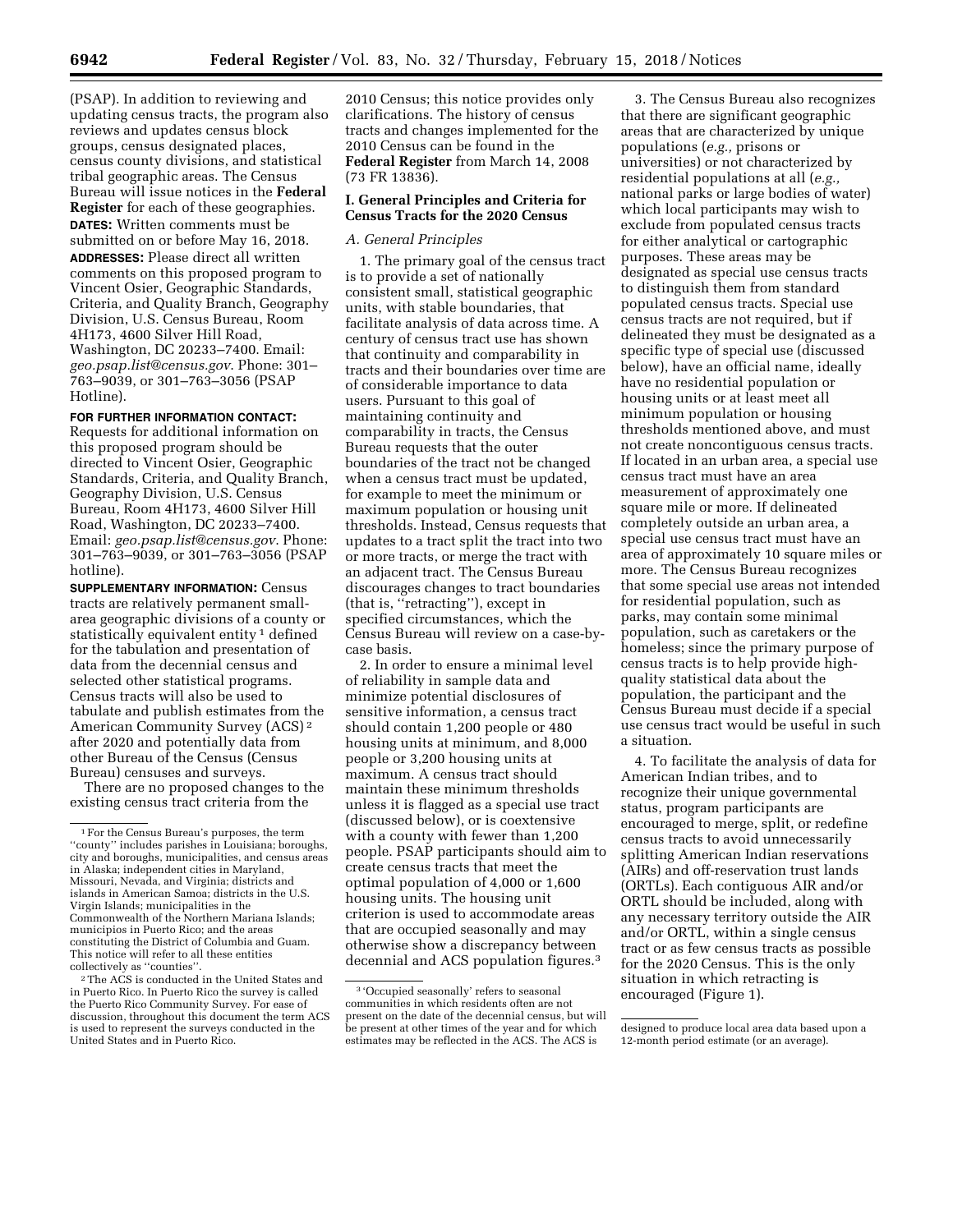

Figure 1. – Retracting for American Indian Reservations (AIRs)

## *B. Criteria*

The criteria herein apply to the United States, including federally recognized AIRs and ORTLs, Puerto Rico, and the Island Areas.4 The Census Bureau may modify and, if necessary, reject any proposals for census tracts that do not meet the published criteria. In addition, the Census Bureau reserves the right to modify the boundaries and attributes of census tracts as needed to meet the published criteria and/or maintain geographic relationships before or after the final tabulation geography is set for the 2020 Census.

The Census Bureau sets forth the following criteria for use in reviewing, updating, and delineating 2020 census tracts:

1. Census tracts must not cross county or state boundaries. This criterion takes precedence over all other criteria or requirements (except for tribal tracts on federally recognized AIRs and/or ORTLs).

2. Census tracts must cover the entire land and water area of a county.

3. Census tracts must comprise a reasonably compact and contiguous land area.

Noncontiguous boundaries are permitted only where a contiguous area or inaccessible area would not meet population or housing unit count requirements for a separate census tract, in which case the noncontiguous or inaccessible area must be combined within an adjacent or proximate tract. For example, an island that does not meet the minimum population threshold for recognition as a separate census tract should be combined with

other proximate land to form a single, contiguous census tract. Each case will be reviewed and accepted at the Census Bureau's discretion.

4. Census tract boundaries should follow visible and identifiable features.

To make the location of census tract boundaries less ambiguous, wherever possible, tract boundaries should follow significant, visible, easily identifiable features. The use of visible features facilitates the location and identification of census tract boundaries in the field, both on the ground and in imagery. The selection of permanent physical features also increases the stability of the boundaries over time, as the locations of many visible features in the landscape tend to change infrequently. If census tract boundaries are changed, they should not be moved from a more significant feature (*e.g.,* a highway or a major river) to a less significant feature (*e.g.,* a neighborhood road or a small tributary stream). By definition, state and county boundaries must be used as census tract boundaries. The Census

<sup>4</sup>For Census Bureau purposes, the United States typically refers to only the fifty states and the District of Columbia, and does not include the U.S. territories (Puerto Rico, the Island Areas, and the U.S. Minor Outlying Islands). The Island Areas includes American Samoa, the Commonwealth of the Northern Mariana Islands, Guam, and the U.S. Virgin Islands. The U.S. Minor Outlying Islands are an aggregation of nine U.S. territories: Baker Island, Howland Island, Jarvis Island, Johnston Atoll, Kingman Reef, Midway Islands, Navassa Island, Palmyra Atoll, and Wake Island.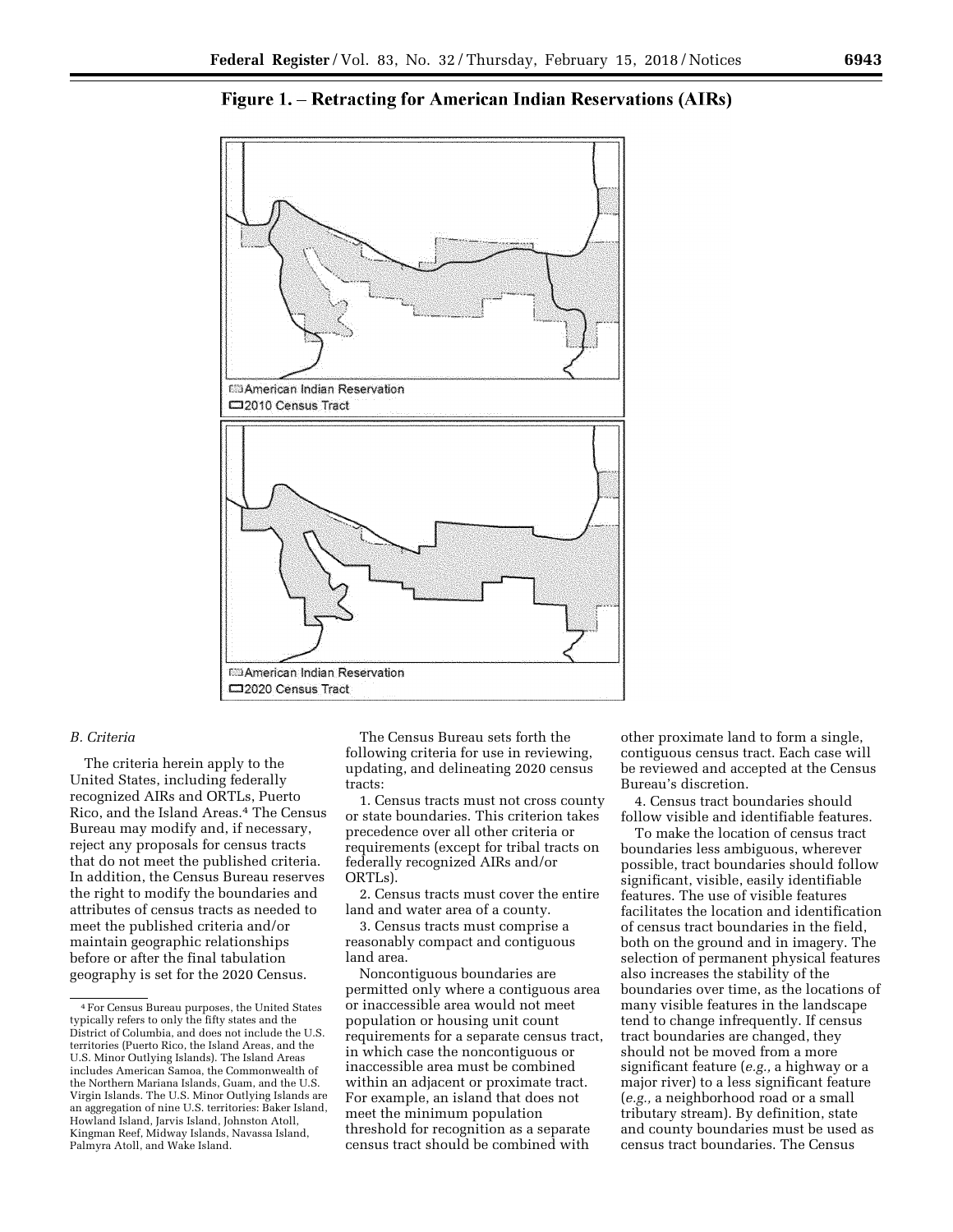Bureau also permits the use of incorporated place and minor civil division (MCD) boundaries in states where those boundaries tend to remain unchanged over time (see Table 1).

The following features are preferred as census tract boundaries for the 2020 Census<sup>.</sup>

a. State and county boundaries must always be census tract boundaries. This criterion takes precedence over all other boundary criteria or requirements.

b. AIR and ORTL boundaries.

c. Visible, perennial, stable, relatively permanent natural and constructed features, such as roads, shorelines, rivers, perennial streams and canals, railroad tracks, or above-ground hightension power lines.

d. Boundaries of legal and administrative entities in selected states. Table 1 identifies by state which MCD

and incorporated place boundaries may be used as census tract boundaries.

e. Additionally, the following legally defined administrative boundaries would be permitted as census tract boundaries:

i. Barrio, barrio-pueblo, and subbarrio boundaries in Puerto Rico;

ii. Census subdistrict and estate boundaries in the U.S. Virgin Islands;

iii. County and island boundaries (both MCD equivalents) in American Samoa:

iv. Election district boundaries in  $G<sub>l</sub>$ am

v. Municipal district boundaries in the Commonwealth of the Northern Mariana Islands; and

vi. Alaska Native Regional Corporation boundaries in Alaska, at the discretion of the Census Bureau, insofar as such boundaries are unambiguous for allocating living quarters as part of 2020 Census activities.

f. The boundaries of large parks, forests, airports, penitentiaries/prisons, and/or military installations, provided the boundaries are clearly marked or easily recognized in the field in imagery and on the ground.

g. When acceptable visible and governmental boundary features are not available for use as census tract boundaries, the Census Bureau may, at its discretion, approve other nonstandard visible features, such as major ridgelines, above-ground pipelines, intermittent streams, or fence lines. The Census Bureau may also accept, on a case-by-case basis, relatively short stretches of boundaries of selected nonstandard and potentially nonvisible features, such as cadastral and parcel boundaries or the straightline extensions or other lines-of-sight between acceptable visible features.

TABLE 1-ACCEPTABLE MINOR CIVIL DIVISION (MCD) AND INCORPORATED PLACE BOUNDARIES

| <b>State</b> | All MCD bound-<br>aries | Boundaries of<br>MCDs not<br>co-incident<br>with the<br>boundaries of<br>incorporated<br>places that<br>themselves<br>are MCDs | All<br>incorporated<br>place<br>boundaries | Only conjoint<br>incorporated<br>place<br>boundaries |
|--------------|-------------------------|--------------------------------------------------------------------------------------------------------------------------------|--------------------------------------------|------------------------------------------------------|
|              |                         |                                                                                                                                |                                            | X                                                    |
|              |                         |                                                                                                                                |                                            |                                                      |
|              |                         |                                                                                                                                |                                            | X                                                    |
|              |                         |                                                                                                                                |                                            | x                                                    |
|              |                         |                                                                                                                                |                                            | Χ                                                    |
|              |                         |                                                                                                                                |                                            | Χ                                                    |
|              |                         |                                                                                                                                |                                            | X                                                    |
|              | X                       |                                                                                                                                | X                                          | .                                                    |
|              |                         |                                                                                                                                |                                            | X                                                    |
|              |                         |                                                                                                                                |                                            | x                                                    |
|              |                         |                                                                                                                                |                                            | х                                                    |
|              |                         |                                                                                                                                |                                            | Χ                                                    |
|              |                         |                                                                                                                                |                                            | Χ                                                    |
|              |                         | X                                                                                                                              |                                            | Χ                                                    |
|              | x                       |                                                                                                                                |                                            | Χ                                                    |
|              |                         | X <sub>b</sub>                                                                                                                 |                                            | X                                                    |
|              |                         | Xa                                                                                                                             |                                            | Χ                                                    |
|              |                         |                                                                                                                                |                                            | x                                                    |
|              |                         |                                                                                                                                |                                            | X                                                    |
|              | x                       |                                                                                                                                | X                                          |                                                      |
|              |                         |                                                                                                                                |                                            | Χ                                                    |
|              | х                       |                                                                                                                                | x                                          | x                                                    |
|              |                         |                                                                                                                                |                                            | X                                                    |
|              |                         |                                                                                                                                |                                            | X                                                    |
|              |                         |                                                                                                                                |                                            | X                                                    |
|              |                         |                                                                                                                                |                                            | x                                                    |
|              |                         |                                                                                                                                |                                            | Χ                                                    |
|              |                         |                                                                                                                                |                                            | Χ                                                    |
|              |                         |                                                                                                                                |                                            | x                                                    |
|              | Χ                       |                                                                                                                                | х                                          |                                                      |
|              | X                       |                                                                                                                                | X                                          |                                                      |
|              |                         |                                                                                                                                | <br>.                                      | x                                                    |
|              | X                       |                                                                                                                                | X                                          | .                                                    |
|              |                         |                                                                                                                                |                                            | x                                                    |
|              |                         | X                                                                                                                              |                                            | Χ                                                    |
|              |                         | X                                                                                                                              |                                            | Χ                                                    |
|              |                         |                                                                                                                                |                                            | Χ                                                    |
|              |                         |                                                                                                                                |                                            | X                                                    |
|              | X                       |                                                                                                                                | X                                          |                                                      |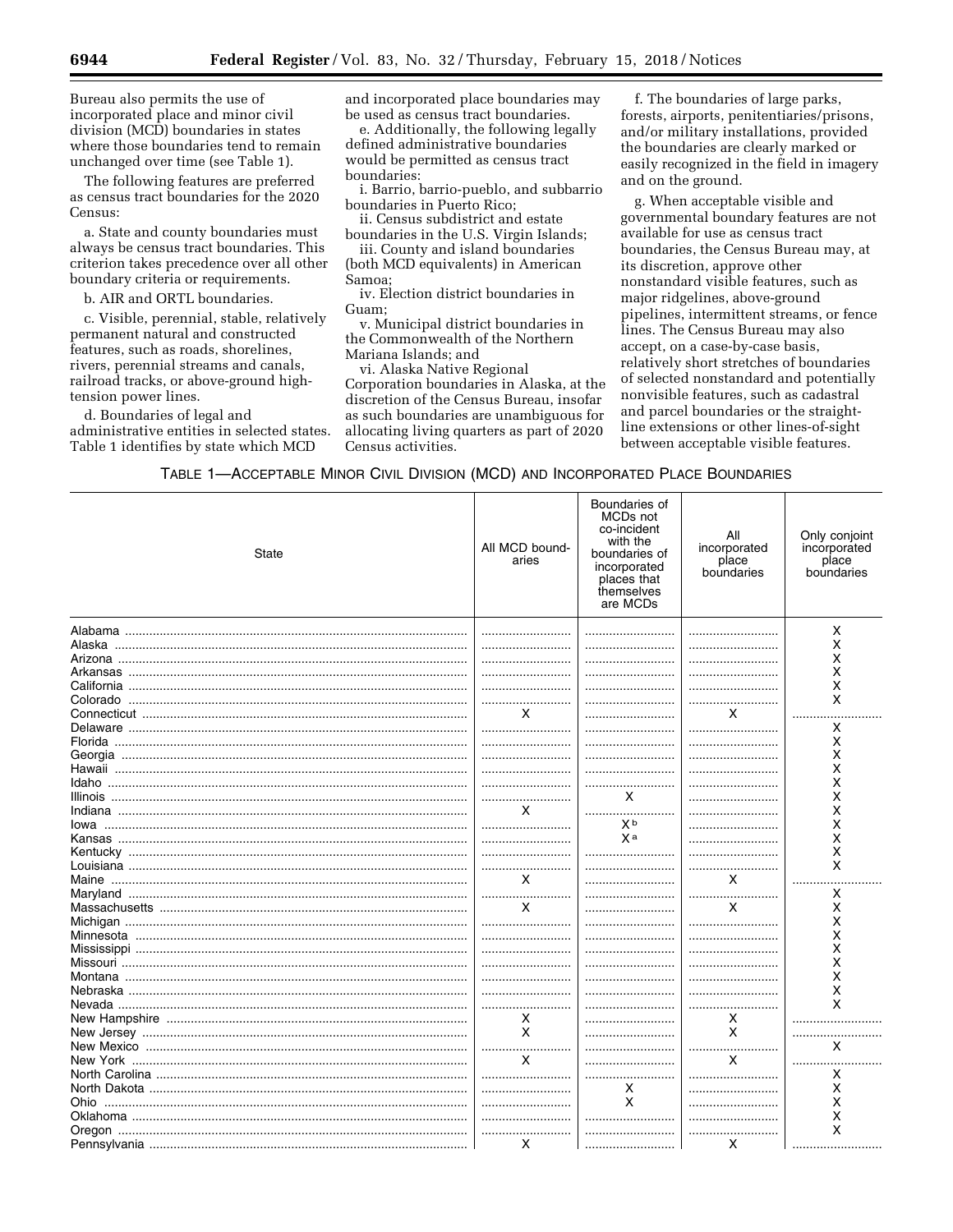TABLE 1—ACCEPTABLE MINOR CIVIL DIVISION (MCD) AND INCORPORATED PLACE BOUNDARIES—Continued

| State    | All MCD bound-<br>aries | Boundaries of<br>MCDs not<br>co-incident<br>with the<br>boundaries of<br>incorporated<br>places that<br>themselves<br>are MCDs | All<br>incorporated<br>place<br>boundaries | Only conjoint<br>incorporated<br>place<br>boundaries |
|----------|-------------------------|--------------------------------------------------------------------------------------------------------------------------------|--------------------------------------------|------------------------------------------------------|
|          | x                       |                                                                                                                                | x                                          |                                                      |
|          |                         |                                                                                                                                |                                            |                                                      |
|          |                         |                                                                                                                                |                                            |                                                      |
|          |                         | х                                                                                                                              |                                            |                                                      |
| Texas    |                         |                                                                                                                                |                                            |                                                      |
| Utah     |                         |                                                                                                                                |                                            | х                                                    |
|          | х                       |                                                                                                                                | x                                          |                                                      |
| Virginia |                         |                                                                                                                                |                                            |                                                      |
|          |                         |                                                                                                                                |                                            | x                                                    |
|          |                         |                                                                                                                                |                                            | х                                                    |
|          |                         | х                                                                                                                              |                                            | х                                                    |
| Wyoming  |                         |                                                                                                                                |                                            | х                                                    |

a Townships only.

**b** Governmental townships only.

5. Population, Housing Unit, and Area Measurement Thresholds.

The following are the population, housing unit, and area measurement threshold criteria for census tracts (as summarized in Table 2). The same population and housing unit thresholds apply to all types of non-special use census tracts, including census tracts

## TABLE 2—CENSUS TRACT THRESHOLDS

| Census tract type                                       | Threshold type                                                              | Optimum                                                                             | Minimum | Maximum          |
|---------------------------------------------------------|-----------------------------------------------------------------------------|-------------------------------------------------------------------------------------|---------|------------------|
|                                                         |                                                                             |                                                                                     |         | 8,000.<br>3,200. |
|                                                         | Area measurement threshold within an urban   none    1 square mile<br>area. |                                                                                     |         | none.            |
| measurement threshold outside an<br>Area<br>urban area. |                                                                             | 10 square<br>miles.                                                                 | none    |                  |
|                                                         |                                                                             | None (or very little), or must be within the stand-<br>ard census tract thresholds. |         |                  |

a. 2010 Census population counts should be used in census tract review in most cases. Housing unit counts should be used for census tracts in seasonal communities that have little or no population on Census Day (April 1). Locally produced population and housing unit estimates can be used when reviewing and updating census tracts, especially in areas that have experienced considerable growth since the 2010 Census.

b. The housing unit thresholds are based on a national average of 2.5 persons per household. The Census Bureau recognizes that there are local and regional variations to this average, and will take this into consideration

when reviewing all census tract proposals.

c. Any census tract with a population or housing unit count less than the minimum threshold should be merged with an adjacent census tract to form a single tract with at least 1,200 people or at least 480 housing units (Figure 2). The Census Bureau recognizes the complexity that exists between meeting the optimum population or housing unit threshold in a census tract and maintaining census tract comparability over time. For example, if the population or housing unit count based on 2010 Census data was below the minimum thresholds, but significant growth has occurred since 2010 or is

expected before 2020 for a census tract, the census tract should not be merged with another census tract.

delineated for AIRs and ORTLs, the Island Areas, and encompassing group quarters, military installations, and

institutions.

Supporting evidence may be requested by the Census Bureau. However, if the census tract's population does not increase as expected and does not meet either the minimum population or housing unit thresholds for 2020, this may adversely affect the reliability and availability of any sample estimates for that census tract. For this reason, the Census Bureau suggests merging the census tract with another adjacent census tract if there is a possibility that anticipated growth will not be sufficient to meet minimum thresholds.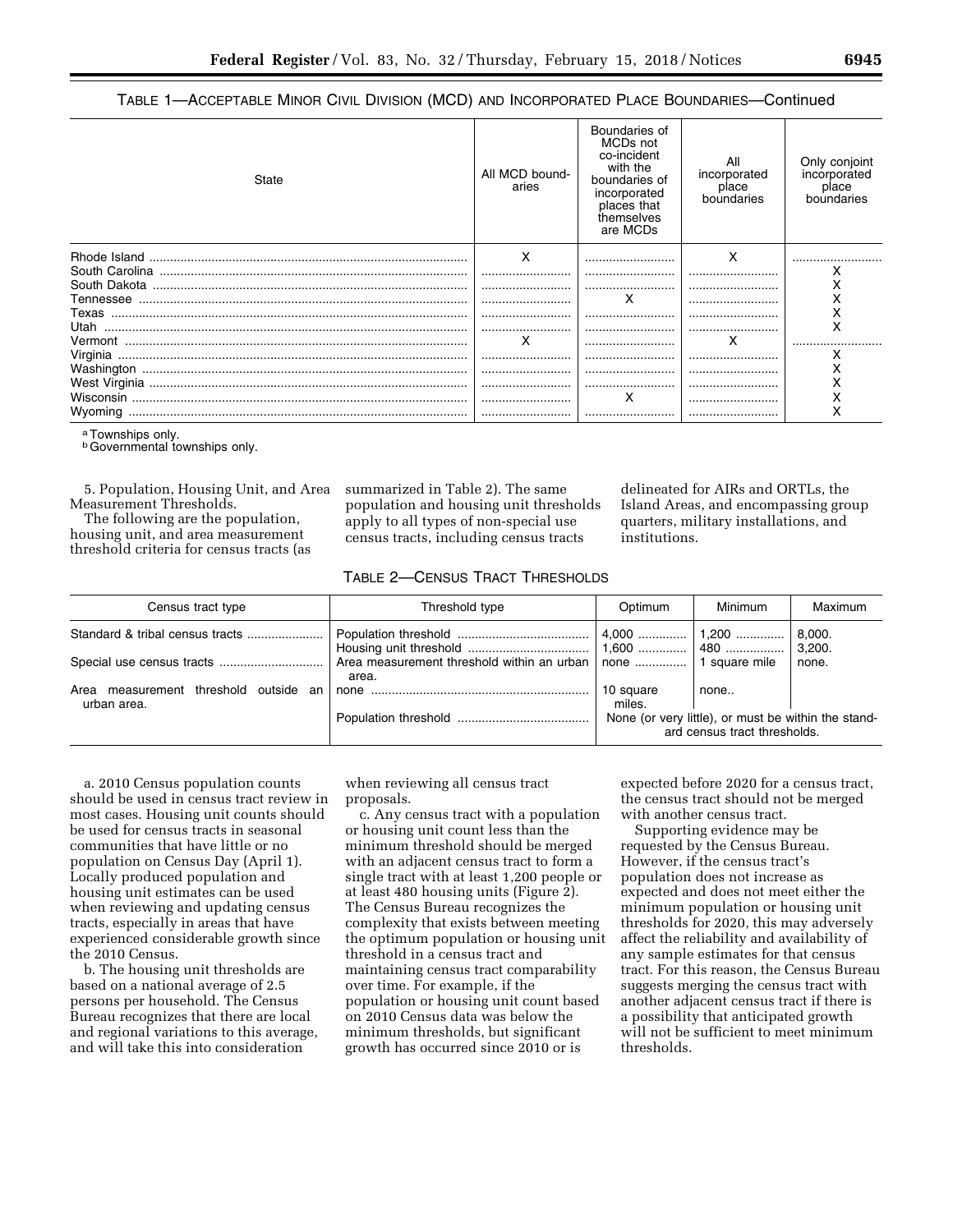

# **Figure 2. Merge Tracts for Comparability**

Census Tracts below population threshold that must be merged Other Census Tracts V County Boundary

d. For the 2020 Census, the Census Bureau will allow the delineation of special use census tracts, but they are not required. A special use census tract must be designated as a specific use type (*e.g.,* state park), must have an official name (*e.g.,* Jay Cooke State Park), must have no (or very little) residential population or meet population or housing unit thresholds, and must not create a noncontiguous census tract. In some instances, multiple areas can be combined to form a single special use census tract if the land management characteristics are similar, such as a special use census tract comprising adjacent federal and state parks. If the special use census tract is delineated in a densely populated, urban area, the census tract must have an area of approximately one square mile or more. If the special use census

tract is delineated completely outside an urban area, the census tract must have an area of approximately 10 square miles or more. Any resulting special use census tract should be at least as large in area the adjacent standard, populated census tracts.

6. Identification of Census Tracts. a. The Census Bureau assigned each census tract a basic census tract identifier composed of no more than four digits and may have a two-digit decimal suffix.

b. The range of acceptable basic census tract identifiers for the 2020 Census is from 1 to 9989; special use census tracts delineated specifically to complete coverage of large water bodies will be numbered from 9950 to 9989 in each county; census tracts delineated within or to primarily encompass AIRs and/or ORTLs should be numbered from 9400 to 9499.

c. Census tract identifiers must be unique within each county.

d. Once used, census tract identifiers cannot be reused in a subsequent census to reference a completely different area within a county. If a census tract is split, each portion may keep the same basic 4-digit identifier, but each portion must be given a unique suffix. If a census tract that was suffixed for 2010 Census is split, each portion must be given a new suffix.

e. The range of acceptable census tract suffixes is .01 to .98.

7. Census Tract Types.

Table 3 provides a summary of the types of census tracts (with their respective population, housing unit, and area measurement thresholds) that the Census Bureau will use for the 2020 Census.

| Census tract type        | Distinction from standard census tract                                                                                                                                                                                  | Population<br>thresholds                                                      | Housing unit<br>thresholds                                                    | Area measurement<br>thresholds                                                                          |
|--------------------------|-------------------------------------------------------------------------------------------------------------------------------------------------------------------------------------------------------------------------|-------------------------------------------------------------------------------|-------------------------------------------------------------------------------|---------------------------------------------------------------------------------------------------------|
| Standard census tract    |                                                                                                                                                                                                                         | Optimum: 4,000;<br>Min: 1,200; Max:<br>8,000.                                 | Optimum: 1,600;<br>Min: 480; Max:<br>3,200.                                   | None.                                                                                                   |
| Tribal census tract      | Tribal census tracts are conceptually<br>similar and equivalent to census tracts<br>defined within the standard state-coun-<br>ty-tract geographic hierarchy used for<br>tabulating and publishing statistical<br>data. | Optimum: 4,000;<br>Min: 1,200; Max:<br>8.000.                                 | Optimum: 1,600;<br>Min: 480; Max:<br>3.200.                                   | None.                                                                                                   |
| Special use census tract | A census tract encompassing a large air-<br>port, public park, public forest, or large<br>water body with no (or very little) pop-<br>ulation or housing units.                                                         | None (or very little)<br>or within the<br>standard census<br>tract threshold. | None (or very little)<br>or within the<br>standard census<br>tract threshold. | Within an urban<br>area: min. 1<br>square mile; Out-<br>side an urban<br>area: min. 10<br>square miles. |

#### TABLE 3—SUMMARY OF CENSUS TRACT TYPES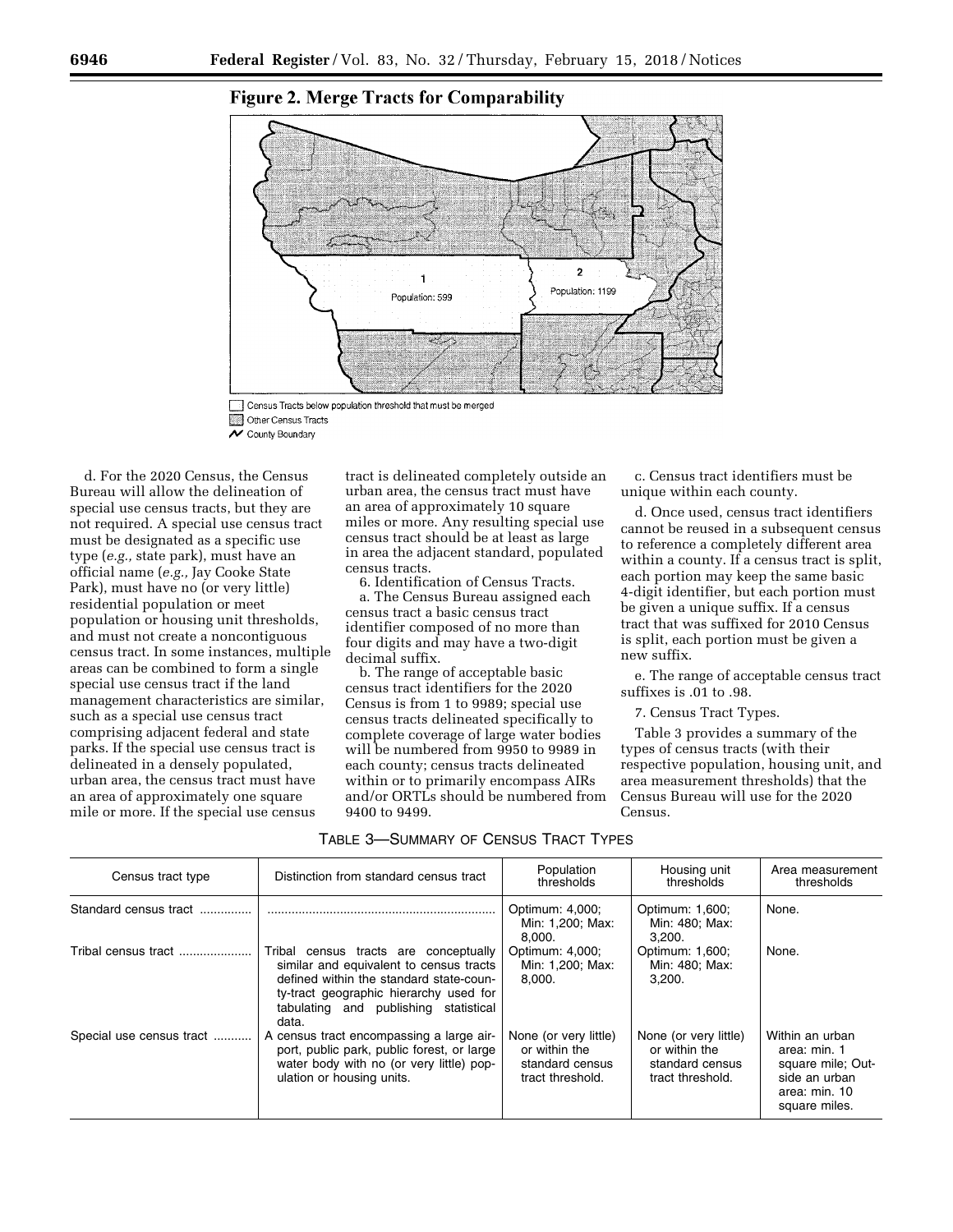#### *C. Tribal Census Tracts*

Tribal census tracts are statistical geographic entities defined by the Census Bureau in cooperation with tribal officials to provide meaningful, relevant, and reliable data for small geographic areas within the boundaries of federally recognized AIRs and/or ORTLs. As such, they recognize the unique statistical data needs of federally recognized American Indian tribes. The delineation of tribal census tracts allows for an unambiguous presentation of census tract-level data specific to the federally recognized AIR and/or ORTL without the imposition of state or county boundaries, which might artificially separate American Indian populations located within a single AIR and/or ORTL. To this end, the American Indian tribal participant may define tribal census tracts that cross county or state boundaries, or both. For federally recognized American Indian tribes with AIRs and/or ORTLs that have more than 2,400 residents, the Census Bureau will offer the tribal government the opportunity to delineate tribal census tracts and other tribal statistical geography on their AIR and/or ORTL. For federally recognized tribes with an AIR and/or ORTL that has fewer than 2,400 residents, the Census Bureau will define one tribal census tract coextensive with the AIR and/or ORTL. Tribal census tracts must be delineated to meet all other census tract criteria, and must be identified uniquely so as to clearly distinguish them from countybased census tracts. Tribal census tracts are conceptually similar and equivalent to census tracts defined within the standard state-county-tract geographic hierarchy used for tabulating and publishing statistical data.

In order to provide meaningful statistical geographic areas within the AIR and/or ORTL, as well as make meaningful and reliable data available for these areas and their populations, tribal census tract geography is maintained separately from standard county-based census tracts. This change was first introduced for the 2010 Census, creating standard, county-based census tracts nationwide and maintaining tribal census tracts as a completely separate set of geography from standard census tracts for both geographic and data presentation purposes, and eliminating, in part, the reliability and availability data issues for the tribal census tracts and the derived standard census tracts that were present in Census 2000.5

As with standard census tracts submitted through this program, the tribal census tracts are submitted to the Census Bureau, and are subject to review to ensure compliance with the published criteria. Detailed criteria pertaining to tribal census tracts will be published in a separate **Federal Register**  notice pertaining to all American Indian areas, including statistical areas defined through the PSAP.

## **II. Definitions of Key Terms**

Alaska Native Regional Corporation (ANRC)—A corporate geographic area established under the Alaska Native Claims Settlement Act (Pub. L. 92–203, 85 Stat. 688 (1971)) to conduct both the business and nonprofit affairs of Alaska Natives. Twelve ANRCs cover the entire state of Alaska except for the Annette Island Reserve.

American Indian off-reservation trust land (ORTL)—An area of land located outside the boundaries of an AIR, whose boundaries are established by deed, and which are held in trust by the U.S. Federal government for a federally recognized American Indian tribe or members of that tribe.

American Indian reservation (AIR)— An area of land with boundaries established by final treaty, statute, executive order, and/or court order and over which a federally recognized American Indian tribal government has governmental authority. Along with reservation, designations such as colonies, communities, pueblos, rancherias, and reserves apply to AIRs.

Block group—A statistical subdivision of a census tract consisting of all census blocks whose numbers begin with the same digit in a census tract. A block group is the smallest geographic entity for which the Census Bureau normally tabulates sample data.

Census block—A geographic area bounded by visible and/or invisible features shown on a map prepared by the Census Bureau. A block is the smallest geographic entity for which the Census Bureau tabulates and publishes decennial census data.

Census county division (CCD)—Areas delineated by the Census Bureau in cooperation with state, tribal, and local officials for statistical purposes. CCDs

have no legal function and are not governmental units. CCD boundaries usually follow visible features and usually coincide with census tract boundaries. The name of each CCD is based on a place, county, or well-known local name that identifies its location.

Census designated place (CDP)—A statistical geographic entity equivalent to an incorporated place with a concentration of population, housing, and commercial and nonresidential structures that is identifiable by name, but is not within an incorporated place.

Census tract—A small, relatively permanent statistical geographic division of a county defined for the tabulation and publication of Census Bureau data. The primary goal of census tracts is to provide a set of nationally consistent, relatively small, statistical geographic units, with stable boundaries that facilitate analysis of data across time and between decennial censuses.

Conjoint—A description of a boundary line shared by two adjacent geographic entities.

Contiguous—A description of areas sharing common boundary lines, more than a single point, such that the areas, when combined, form a single piece of territory. Noncontiguous areas form disjoint pieces.

Group quarters—A location where people live or stay, in a group living arrangement, that is owned or managed by an entity or organization providing housing and/or services for the residents. This is not a typical household-type living arrangement. These services may include custodial or medical care as well as other types of assistance, and residency is commonly restricted to those receiving these services. People living in group quarters are usually not related to each other. Group quarters include such places as college residence halls, residential treatment centers, skilled nursing facilities, group homes, military barracks, correctional facilities, and workers' dormitories.

Incorporated place—A type of governmental unit, incorporated under state law as a city, town (except in New England, New York, and Wisconsin), borough (except in Alaska and New York), or village, generally to provide governmental services for a concentration of people within legally prescribed boundaries.

Minor civil division (MCD)—The primary governmental or administrative division of a county in 28 states and the Island Areas having legal boundaries, names, and descriptions. The MCDs represent many different types of legal entities with a wide variety of characteristics, powers, and functions

<sup>5</sup>For Census 2000, tribal tracts were defined for federally recognized AIRs and/or ORTLs and standard census tracts were identified by

superimposing county and state boundaries onto the tribal tracts. For Census 2000 products in which data were presented by state and county, the standard state-county-census tract hierarchy was maintained, even for territory contained within an AIR and/or ORTL. In such instances, the statecounty portions of a tribal tract were identified as individual census tracts. These standard census tracts may not have met the minimum population thresholds, potentially limiting sample data reliability or availability for both the tribal tract and the derived standard census tracts.